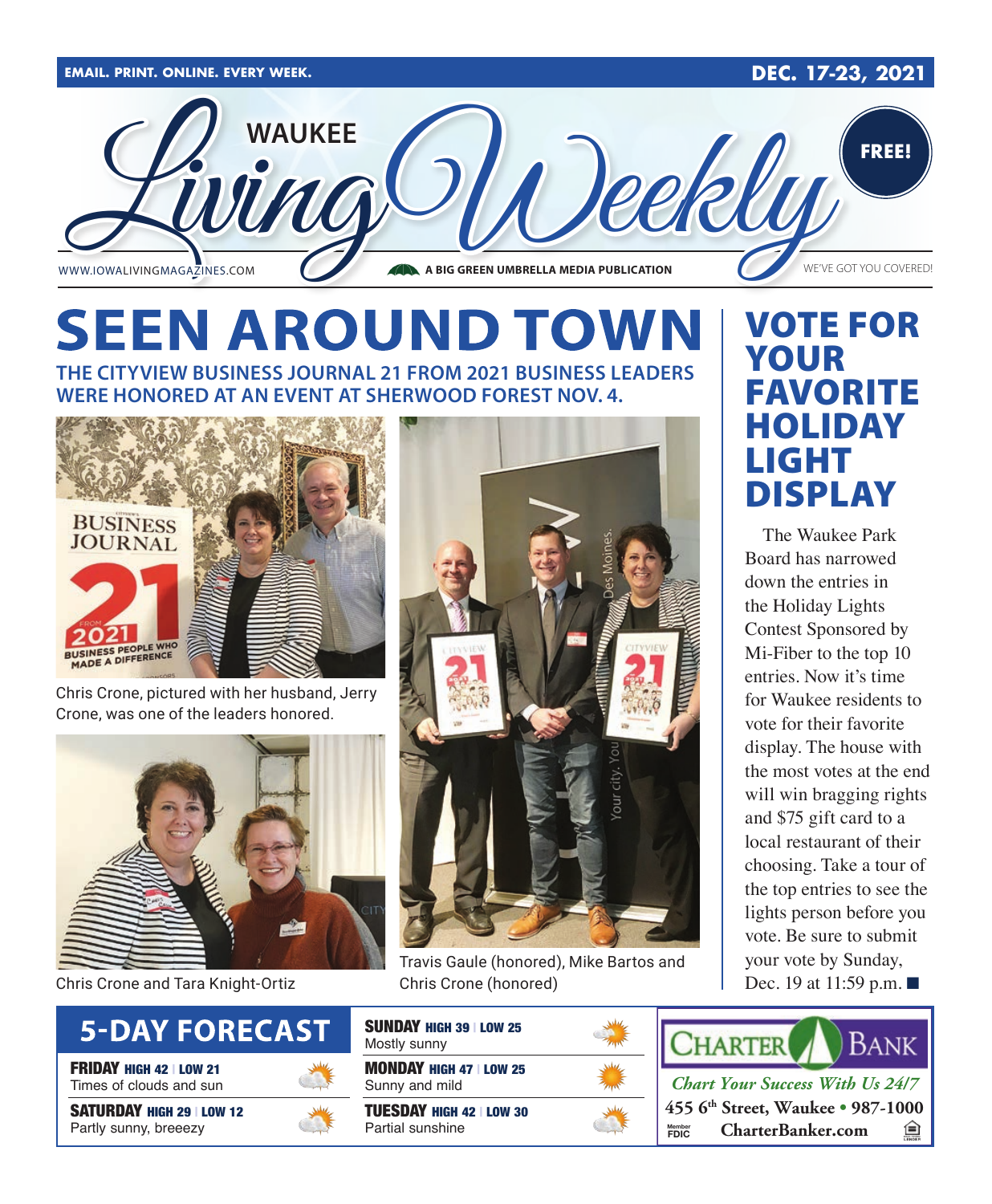

# FROM THE PUBLISHER MERRY CHRISTMAS TO YOU

In our Iowa Living magazines this month, our cover stories feature residents of

each community and their memories of **Christmases** past compared to how they celebrate today.



It is a wonderful collection of holiday memories and traditions passed along through generations.

Those of us who grew up in Midwest communities share many of these same Christmastime experiences. Decorating the Christmas tree. Baking lots of sweets. Gathering of family. Opening of Christmas presents. Eating traditional foods. Attending a Christmas service at a church — and recognizing that the birth of Jesus Christ is the reason for Christmas.

We are also reminded that our

neighbors today may look and act a little different than we are used to. Different traditions. Different meal choices. Different definitions of family. And a different interpretation of Christmas. Not wrong. Just different.

Those of us who honor Jesus should know that we need to work to understand, accept and even appreciate those with different views and lifestyles than our own. That doesn't mean that we should abandon, deny or feel guilty about our own traditions and beliefs about Christmas. Unfortunately, we live in a world today when saying something as simple as "Merry Christmas" is somehow offensive, which is the exact opposite of the intention.

For most of us, saying "Merry Christmas" is an uncomplicated



invitation to family, friends and people we don't even know yet to enjoy and celebrate the Christmas season — in any way they see fit. Let there be no doubt, I will be celebrating Christmas, and I hope you are able to as well.

"Chestnuts roasting on an open fire. Jack Frost nipping at your nose. Yuletide carols being sung by a choir. And folks dressed up like Eskimos."

Yes, I am listening to "The Christmas Song" by Nat King Cole as I write this column, and I am reminded that "although it's been said many times, many ways… Merry Christmas to  $vou."$ 

#### **Shane Goodman**

President and Publisher



Big Green Umbrella Media shane@dmcityview.com 515-953-4822, ext. 305

## BOARD MEMBERS SOUGHT FOR LIBRARY FOUNDATION

Looking for ways to give back to your community, enhance the Waukee Public Library, and make a big impact in just a few hours per month? Consider joining the Waukee Public Library Friends Foundation Board of Directors.

You'll work with other service-oriented members of the community to find ways to fund and enrich the Waukee Public Library and its mission to provide beneficial resources and services to the Waukee community and surrounding areas. Make a positive impact in 2022 and join the Friends Foundation Board today. Email waukeeplfoundation@gmail.com for more information on how to apply. Meetings are the first Tuesday of each month at 6 p.m.

The mission of the Waukee Friends Foundation is to support and enhance the programs and services of the Waukee Public Library through volunteerism and provide for the ongoing and long-term financial needs of the Library.

To find out more about the Waukee Public Library Friends Foundation, go to waukeepubliclibrary.org  $\blacksquare$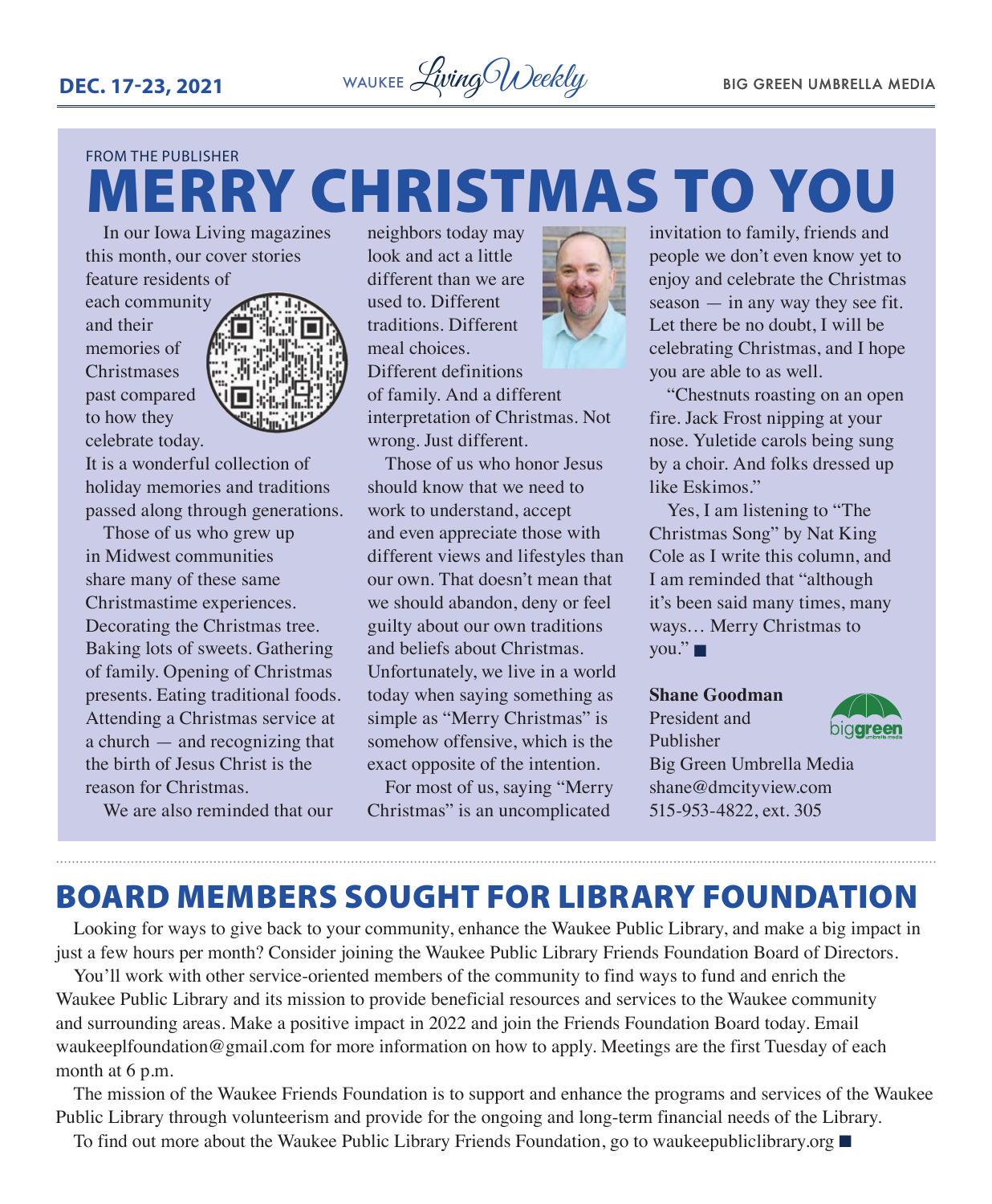BIG GREEN UMBRELLA MEDIA WAUKEE Livi*ng Weekly* **DEC. 17-23, 2021** 

# CITY ANNOUNCES NEW WATER/ WASTEWATER SUPERINTENDENT

Dylan Knudsen began working as the City of Waukee's new water/wastewater superintendent on Dec. 9. Knudsen will lead division staff through hiring, promotion, orientation, training and more. He follows in the footsteps of Superintendent Chuck Waske, who is retiring this month.

Before coming to Waukee, Knudsen worked for 15 years in water treatment and distribution as well as in water well

contracting/drilling. He holds two certificates: one is in Water Treatment Plant Operation and the other is in Water Distribution System Operation and Maintenance from California State University, Sacramento. Knudsen and his wife have a 14-year-old daughter. They are also foster parents and have hosted several international and foreign exchange students in their home over the years. In his free time, Knudsen enjoys smoking meat on his pellet grill and traveling with his family.  $\blacksquare$ 

# HOLIDAY CITY OFFICE CLOSURES PLANNED; NO TRASH DELAYS

All City of Waukee offices will be closed on Dec. 23 and 24 in observance of Christmas. City buildings will also be closed on Dec. 31 in observance of New Year's Eve/Day. The Waukee Public Library will be closed Dec. 23-26 and Dec. 31-Jan. 1. Trash collection for City/ASI customers will run on its normal schedule, without any delays.  $\blacksquare$ 

# REAL FOOD 4 KIDS OFFERED

Keep the kids busy in the kitchen this winter with Real Food 4 Kids held Jan. 17 through Feb. 28. Participants ages 6-12 will learn about ingredients, measuring, mixing, chopping and blending. Plus, make recipes from scratch, such as energy bites, veggies and dips, pancakes and homemade syrup, desserts and pasta dishes. Classes take place on Monday nights. The cost of the seven-week session is \$157.50. To register, visit https://waukee. activityreg.com/ClientPage\_t2.wcs.  $\blacksquare$ 





### **WAUKEE SCHEDULES**

#### **WAUKEE:**

**Friday, Dec. 1**

6:15 p.m. **Basketball:** Girls Varsity @ WDM Valley

7:45 p.m. **Basketball:** Boys Varsity @ WDM Valley

#### **Saturday, Dec. 18**

10 a.m. **Wrestling:** Varsity Invitational @ Southeast Polk

#### **WAUKEE NORTHWEST: Friday, Dec. 17**

6:15 p.m. **Basketball:** Girls Varsity @ Ankeny 7:45 p.m. **Basketball:** Boys Varsity @ Ankeny

#### **Saturday, Dec. 18**

9 a.m. **Wrestling:** Varsity Meet vs. Des Moines Roosevelt

#### **Tuesday, Dec. 21**

7:45 p.m. **Basketball:** Boys Varsity vs. Ankeny Centennial



**SIGN UP TO RECEIVE THE DIGITAL EDITION OF WAUKEE LIVING MAGAZINE FREE!**  *Scan the code below, or visit www.iowalivingmagazines.com.*